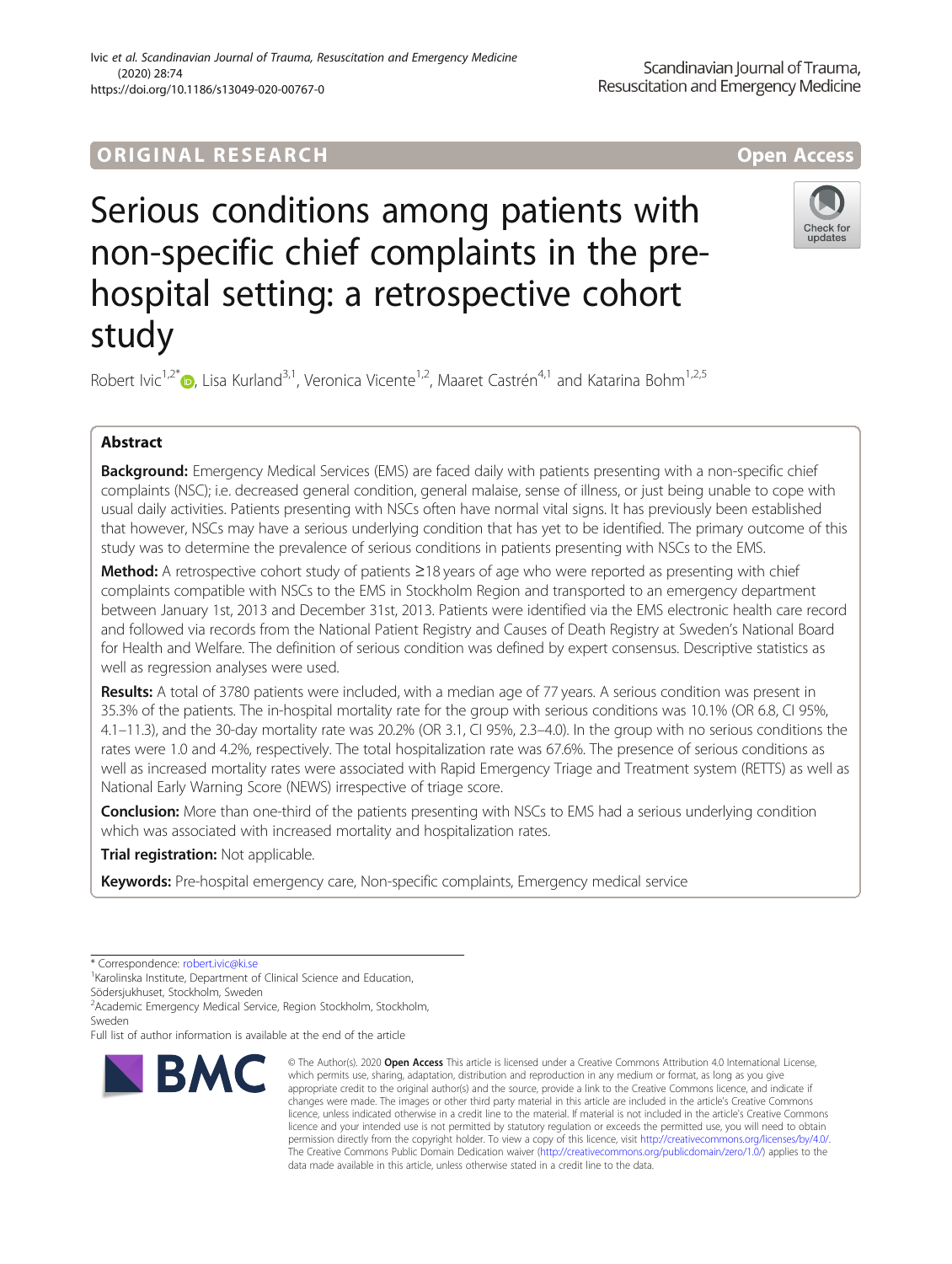#### Background

Emergency Medical Services (EMS) play an important role in assessing, initiating treatment and transporting patients to the Emergency Department (ED). Patients present to the EMS with a primary symptom, i.e. chief complaint. Chief complaints without specific components linked to anatomical, clear physiological and pathophysiological systems are considered as nonspecific chief complaints. Patients are assessed based on vital signs and patient history according to local EMS guidelines [\[1](#page-6-0)]. The number of patients presenting to the EMS with NSCs is unknown, as is the prevalence of serious conditions in this group. Although, non-specific chief complaints (NSCs) have been studied in the prehospital setting [[2,](#page-6-0) [3\]](#page-6-0), it has been shown, however, that up to one in every five patients in the ED has a NSC [\[4](#page-6-0)]. Previous studies have shown that half of these patients are suffering from a serious underlying condition [[4](#page-6-0), [5](#page-6-0)]. Patients presenting with NSCs often present as "affected general health condition" or "decreased general condition," "general malaise," "sense of illness" or "just being unable to cope with usual daily activities," and often present with normal vital signs  $[6-8]$  $[6-8]$  $[6-8]$ . Patients presenting with NSCs are often elderly, and as many as half of these patients suffer from an acute condition [\[9](#page-6-0)]. The elderly presenting with NSCs are often under-triaged [[9\]](#page-6-0), despite having the highest in-hospital mortality rates of all patients with non-trauma/non-surgical chief complaints in the ED [\[10\]](#page-6-0). Therefore, the primary aim of the current study was to establish the prevalence of serious conditions among patients presenting to EMS with NSCs. The secondary aim was to determine the mortality rates for patients presenting with NSCs.

#### Methods

#### Study design

A retrospective cohort of adult patients presenting to the EMS in Stockholm Region, Sweden with a chief complaint compatible with NSC, according to the definition below, between January 1st, 2013 and December 31st, 2013 were included in the study.

#### Study setting and population

Stockholm Region had a population of approximately 2.1 million (as of 2015). The Stockholm Region is responsible for operating the EMS and in this context relate to ambulance services. EMS services are provided by AISAB owned by the region  $[11]$  $[11]$ , and two private companies [\[12](#page-6-0), [13](#page-6-0)]. AISAB, performs approximately 42% of the total of 190,000 annual ambulance assignments in the Region. The Stockholm Region's ambulance assignments are distributed between 71 ambulances, 31 of which are operated by AISAB. All ambulances are staffed by a nurse specialist in prehospital care and an emergency medical technician (EMT).

#### Study material

All patients presenting with NSCs, according to the definition below, to the EMS delivered by AISAB were included in the current study. Inclusion criteria were: all patients ≥18 years whose EMS record contains a presenting complaint of "decreased general condition," "fatigue," "malaise" or "feeling unwell" according to the electronic health care record (eHR), and who were subsequently transported to an ED. The exclusion criteria were duplicated records, referrals, non-conveyance to an ED or patients deceased during the assignment.

#### Definition of serious condition

The definition of serious conditions established initially developed for ED purposes by Nemec et al. [[5\]](#page-6-0) was adapted to the EMS by "translating" the list of serious conditions into ICD-10 diagnosis codes including subcodes. Chronic diagnoses and codes corresponding to non-acute diagnoses listed in the original Nemec et al. publication [\[5](#page-6-0)] were excluded from the list of ICD-10 diagnosis codes applied to the current EMS based study. Additional adaptations were made as follows: although neoplasms are by definition serious, neoplasms were not considered serious in the EMS context unless the patient was admitted to in-hospital care or died within 30 days of index EMS assessment. Infectious diseases were considered a serious condition if the patient was admitted to in-hospital care. The modified definition of serious condition was based on expert consensus, all of whom are senior emergency medicine- physicians with extensive prehospital experience or experienced emergency department and nurse specialists in prehospital care (Additional file [1](#page-6-0)).

#### Data collection

We identified the NSCs using the CAK-net eHR used by the EMS [[14](#page-6-0)]. CAK-net is built on a maximum of three primary assessment categories, the first of which is mandatory. Three of the categories are non-specific: "decreased general health condition," "general, unspecific," and "undefined symptoms." All other categories were excluded since they relate to specific presentations. We applied the NSC categories on all three primary assessment categories in the CAK-net database for the timeperiod of the study. The exclusion criteria were applied manually after the first acquisition of patients assessed as NSC (Fig. [1](#page-2-0)).

Patient data was obtained from CAK-net (age, sex, vital signs at EMS triage, Glasgow Coma Scale [GCS], National Advisory Committee for Aeronautics [NACA] score), the National Patient Register at Sweden's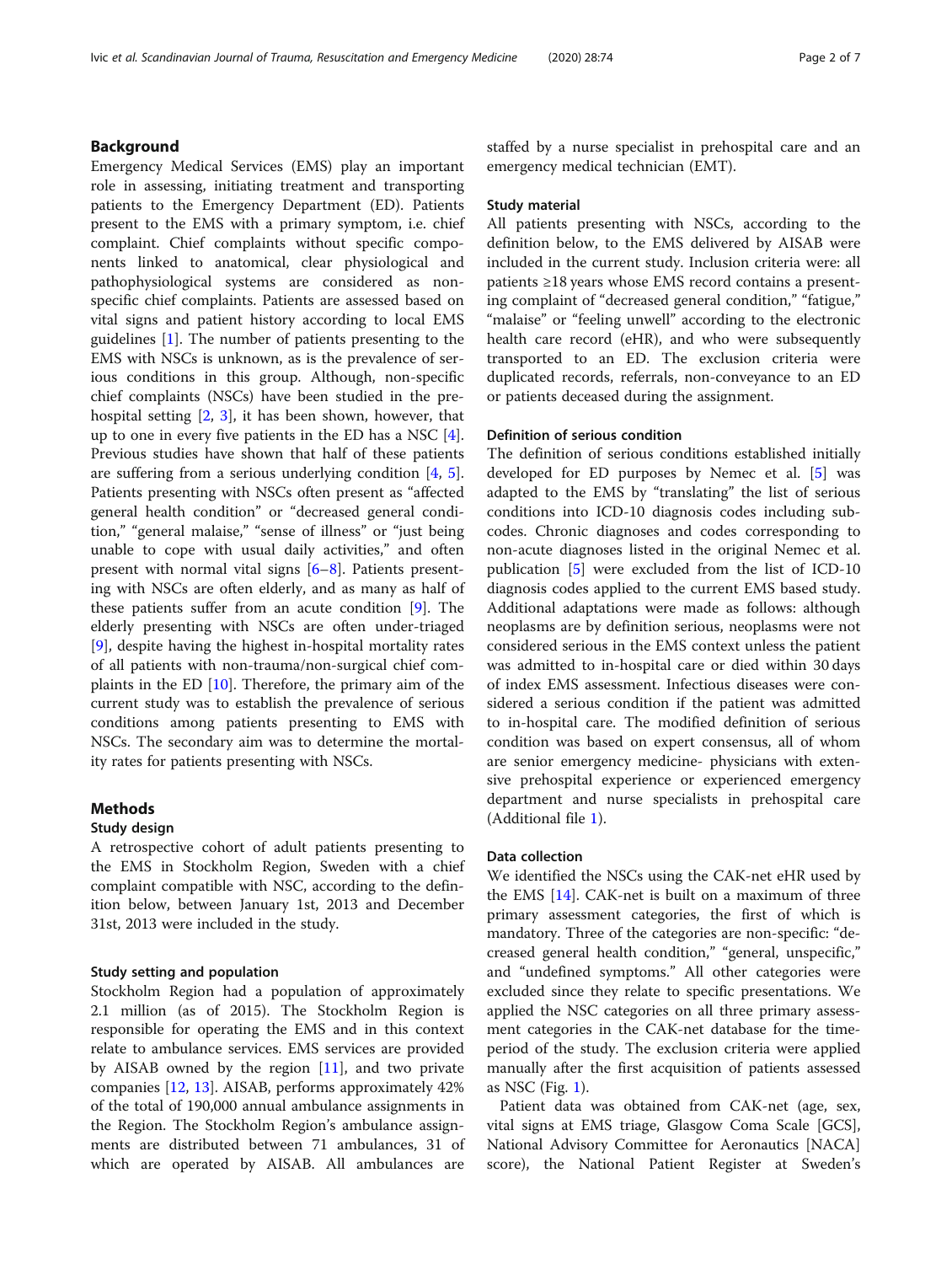<span id="page-2-0"></span>

National Board of Health and Welfare (ICD-10 code at ED discharge, ED disposition [release to home or hospital admission], in-hospital length of stay [LOS], ICD-10 code from in-hospital discharge) as well as mortality rates from the Causes of Death register at the National Board of Health and Welfare.

Triage levels were calculated retrospectively from vital signs from the index EMS assessment and based on RETTS (rapid emergency triage and treatment score), the predominant triage system in EMS in Sweden today, and NEWS (national early warning score). RETTS is a five-level triage scale based on cut-off levels for vital signs and 59 chief complaint algorithms called emergency symptoms and signs (ESS) [[15\]](#page-6-0). The ESS were not included in the retrospective calculation of RETTS. The triage levels are indicated by color—blue, green, yellow, orange and red—with blue being the least urgent, and red the most urgent. RETTS' lowest level (blue) is not used by the EMS which makes the green level the least urgent in the EMS-setting. The NEWS scoring system is based on vital sign categories with the aggregated score converted to a three-level scale of clinical risk: low (0– 4), medium (5–6) and high (≥7) [\[16](#page-6-0)–[18\]](#page-6-0).

The Charlson comorbidity index (CCI) was calculated for each patient. All comorbid diseases not yet completely resolved were recorded (19).

#### Data analysis

Descriptive statistics were used. Differences between groups were evaluated using a Chi<sup>2</sup>-test for categorical variables and a Mann-Whitney U Test for numerical variables. Logistic regression analysis was performed to assess the association of individual risk factors such as RETTS and NEWS triage scores with the primary outcome (presence of a serious condition) as well the secondary outcomes (24-h, 30-day and in-hospital mortality rates) after the index assessment by the EMS. The lowest, i.e. green RETTS triage level and low clinical risk according to NEWS were analyzed separately in a stratified model. The results are presented as odds ratios (OR) within a 95% confidence interval (CI). All statistical analysis was performed using IBM SPSS Statistics for Windows, version 25 (IBM Corp. Armonk, New York, USA).

#### Ethical considerations

The study was approved by the Regional Ethic Committee in Stockholm, Sweden (reg. no. 2014/1999–31/4; 2016/1724–32).

#### **Results**

A total of 3780 patients with NSCs were included in the current study (Fig. 1). The median age was  $77$  years of age. Triage levels were:  $60.8\%$  ( $n = 2027$ ) were green according to RETTS and 76.3%  $(n = 2845)$  had low clinical risk according to NEWS. The overall admission rate to in-hospital care was  $67.6\%$  ( $n = 2557$ ) with a median in-hospital LOS of 5 days (range 0–72 days). The median CCI score was 1 point (range 0–9 points) (Table [1\)](#page-3-0).

A serious condition was present in 35.3% ( $n = 1334$ ) of the patients presenting with NSCs.

Patients with serious conditions presented with higher triage levels according to both the RETTS and NEWS as compared to patients with no serious conditions (Table [1\)](#page-3-0).

Overall in-hospital mortality was  $4.2\%$  ( $n = 160$ ), 24 h mortality 1.1% ( $n = 42$ ), and 30-day mortality was 9.8%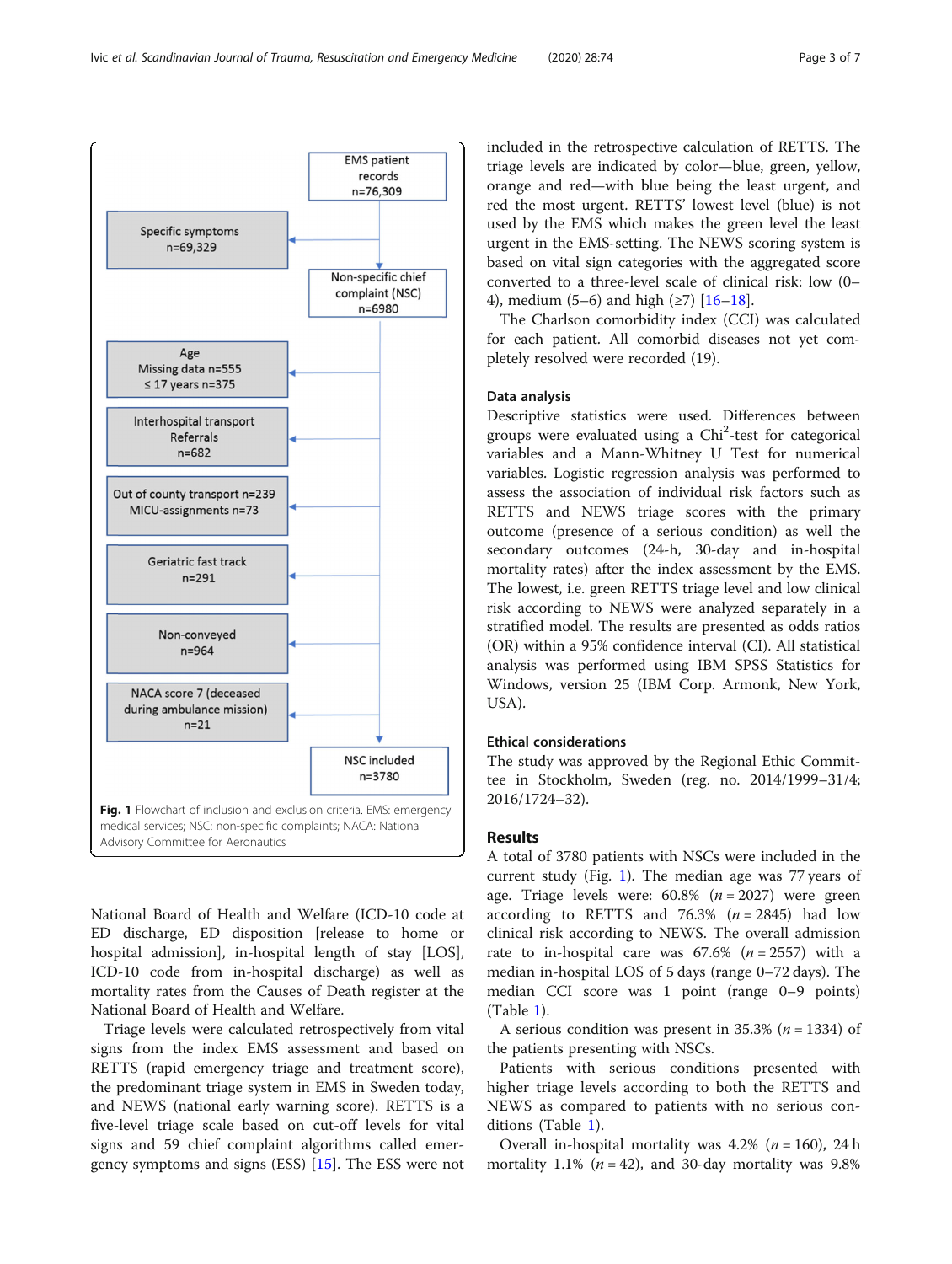|                       |             | Total<br>$N = 3780$       |              | Serious condition<br>present<br>$n = 1334(35.3%)$ |                |                | Serious condition<br>not present<br>$n = 2446(64.7%)$ |      |    | р<br>value. |         |
|-----------------------|-------------|---------------------------|--------------|---------------------------------------------------|----------------|----------------|-------------------------------------------------------|------|----|-------------|---------|
|                       |             |                           |              |                                                   |                |                |                                                       |      |    |             |         |
|                       |             |                           |              |                                                   |                |                |                                                       |      |    |             |         |
|                       |             | $\boldsymbol{\mathsf{n}}$ | Md           | (% )                                              | $\overline{n}$ | Md             | $(\% )$                                               | n    | Md | (% )        |         |
| Sex                   | Female      | 2033                      |              | (53.8)                                            | 682            |                | (51.1)                                                | 1351 |    | (55.2)      | 0.015   |
|                       | Male        | 1747                      |              | (46.2)                                            | 652            |                | (48.9)                                                | 1095 |    | (44.8)      |         |
| Age                   |             |                           | 77           |                                                   |                | 83             |                                                       |      | 72 |             | < 0.001 |
| GCS                   | $13 - 15$   | 712                       |              | (18.8)                                            | 270            |                | (20.2)                                                | 442  |    | (18.1)      | 0.005   |
|                       | $9 - 12$    | 60                        |              | (1.6)                                             | 32             |                | (2.4)                                                 | 28   |    | (1.1)       |         |
|                       | $\leq$ 8    | 36                        |              | (1.0)                                             | 15             |                | (1.1)                                                 | 21   |    | (0.9)       |         |
|                       | Missing     | 2972                      |              | (78.6)                                            | 1017           |                | (76.2)                                                | 1955 |    | (79.9)      |         |
| <b>NACA</b>           | $0 - 2$     | 765                       |              | (20.2)                                            | 140            |                | (10.5)                                                | 625  |    | (25.6)      | < 0.001 |
|                       | $3 - 4$     | 2786                      |              | (73.4)                                            | 1104           |                | (82.8)                                                | 1682 |    | (68.8)      |         |
|                       | $5 - 7$     | 76                        |              | (2.0)                                             | 44             |                | (3.3)                                                 | 32   |    | (1.3)       |         |
|                       | Missing     | 153                       |              | (4.0)                                             | 46             |                | (3.4)                                                 | 107  |    | (4.4)       |         |
| <b>RETTS</b>          | Green       | 2027                      |              | (60.8)                                            | 484            |                | (40.7)                                                | 1543 |    | (71.9)      | < 0.001 |
|                       | Yellow      | 677                       |              | (20.3)                                            | 330            |                | (27.8)                                                | 347  |    | (16.2)      |         |
|                       | Orange      | 418                       |              | (12.5)                                            | 241            |                | (20.3)                                                | 177  |    | (8.2)       |         |
|                       | Red         | 214                       |              | (6.4)                                             | 134            |                | (11.3)                                                | 80   |    | (3.7)       |         |
| <b>NEWS</b>           | Low risk    | 2845                      |              | (76.3)                                            | 804            |                | (61.0)                                                | 2041 |    | (84.7)      | < 0.001 |
|                       | Medium risk | 446                       |              | (12.0)                                            | 230            |                | (17.5)                                                | 216  |    | (9.0)       |         |
|                       | High risk   | 438                       |              | (11.7)                                            | 284            |                | (21.5)                                                | 154  |    | (6.4)       |         |
| <b>CCI</b>            | Md          |                           | $\mathbf{1}$ |                                                   |                | $\overline{2}$ |                                                       |      | 1  |             | < 0.001 |
| Admitted              | Yes         | 2557                      |              | (67.6)                                            | 1334           |                | (100)                                                 | 1223 |    | (50)        | < 0.001 |
|                       | No          | 1223                      |              | (32.4)                                            | 0              |                | (0)                                                   | 1223 |    | (50)        |         |
| In-hospital LOS       |             |                           | 5            |                                                   |                | 6              |                                                       |      | 3  |             | < 0.001 |
| In-hospital mortality |             | 160                       |              | (4.2)                                             | 135            |                | (10.1)                                                | 25   |    | (1.0)       | < 0.001 |
| 24 h mortality        |             | 42                        |              | (1.1)                                             | 26             |                | (1.9)                                                 | 16   |    | (0.7)       | < 0.001 |
| 30 day mortality      |             | 372                       |              | (9.8)                                             | 269            |                | (20.2)                                                | 103  |    | (4.2)       | < 0.001 |

<span id="page-3-0"></span>Table 1 Baseline characteristics for patients presenting with NSCs to the EMS

RETTS Rapid Emergency Triage and Treatment System, NEWS national early warning score, CCI Charlson comorbidity index, LOS length of stay Differences between serious conditions present/not present expressed as p-values.

 $(n = 372)$ . In the group with serious conditions, inhospital mortality was  $10.1\%$  ( $n = 135$ ) (OR 6.8, CI 95%, 4.1–11.3), 24 h mortality 1.9%  $(n = 26)$ , and 30-day mortality was  $20.2\%$  ( $n = 269$ ) (OR 3.1, CI 95%, 2.3–4.0). In the group with no serious conditions the corresponding in-hospital mortality was  $1.0\%$  ( $n = 25$ ), 24 h mortality 0.7% ( $n = 16$ ), and 30 day mortality 4.2% ( $n = 103$ ) (Tables 1 and [2](#page-4-0)).

Stratified models of triage levels are presented in Table [3](#page-5-0). In RETTS green ( $n = 2027$ ) and NEWS low clinical risk ( $n = 2845$ ), a serious condition was present in 23.9% ( $n = 484$ ) and 28.3% ( $n = 804$ ) of the patients respectively. Thirty day mortality was  $13.0\%$  ( $n = 63$ ) (OR 5.0, CI 95%, 3.2–7.9) and 14.1% (n = 113) (OR 3.7, CI 95%, 2.7–5.2) respectively in the group with serious conditions.

The most common discharge diagnosis for patients with serious conditions was infectious disease (31.0%,  $n = 413$ ), followed by cardiovascular disease (26.4%,  $n =$ 352) (Table [4\)](#page-4-0).

#### **Discussion**

The results show that more than one-third of patients with NSCs had a serious condition. Mortality rates were almost four times higher in the group with serious conditions as compared to those without serious conditions.

More than one-third of the patients presenting with NSCs in the current study had a serious condition as compared with approximately 60% in prior studies in ED settings  $[5, 19, 20]$  $[5, 19, 20]$  $[5, 19, 20]$  $[5, 19, 20]$  $[5, 19, 20]$  $[5, 19, 20]$ . It is however, surprising that the prevalence of serious conditions in the current study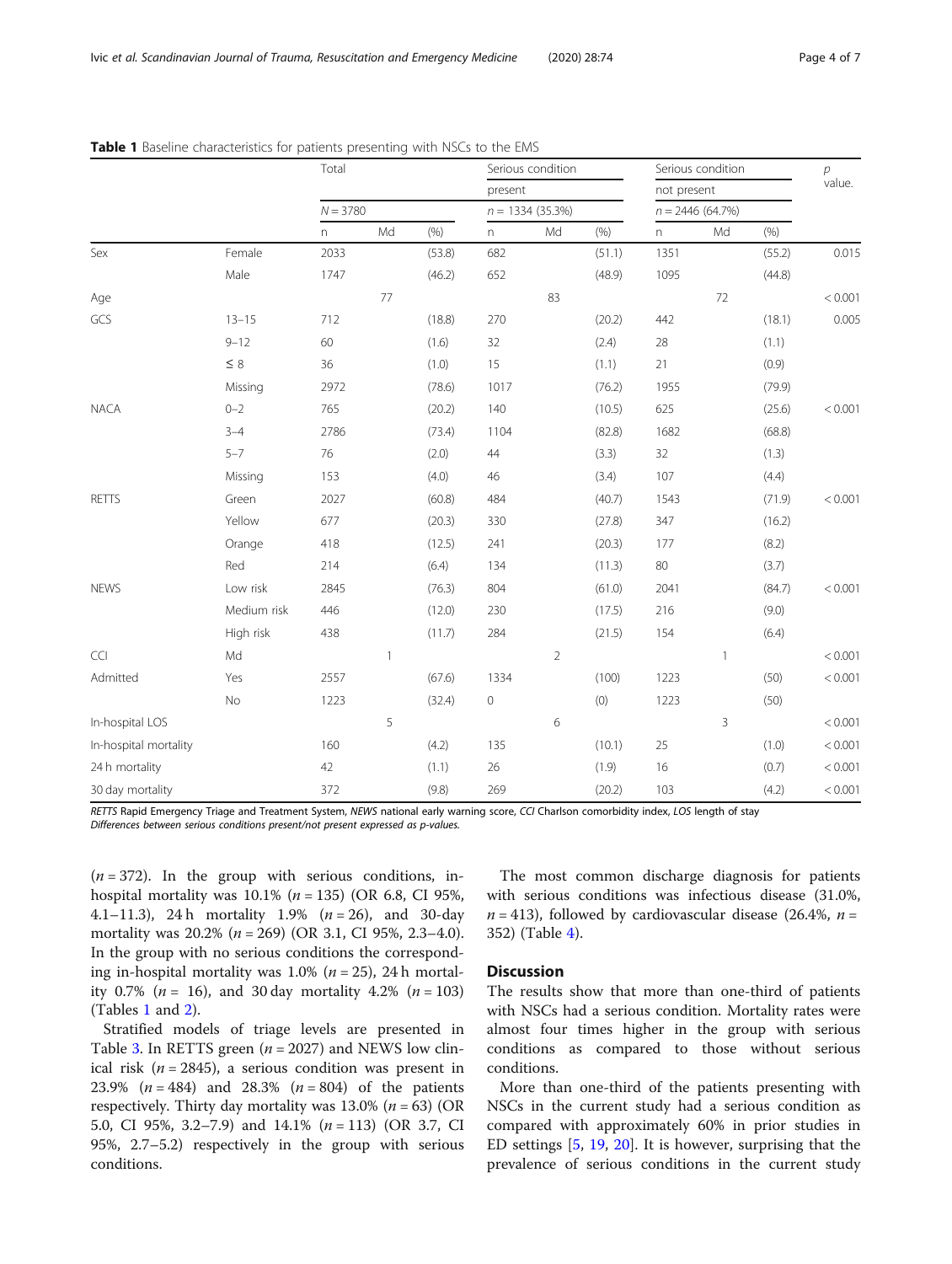|                   |             | Serious condition |             | 24 h Mortality |              | In-hospital mortality |              | 30-day mortality |             |
|-------------------|-------------|-------------------|-------------|----------------|--------------|-----------------------|--------------|------------------|-------------|
|                   |             | <b>OR</b>         | 95% CI      | <b>OR</b>      | 95% CI       | <b>OR</b>             | 95% CI       | <b>OR</b>        | 95% CI      |
| Serious condition | Yes         |                   |             | 1.6            | $0.7 - 3.7$  | $6.8*$                | $4.1 - 11.3$ | $3.1*$           | $2.3 - 4.0$ |
|                   | No          |                   |             | 0.6            | $0.2 - 2.4$  | $0.1*$                | $0.1 - 0.2$  | $0.3*$           | $0.2 - 0.4$ |
| RETTS-vs          | Green       | ref               |             | ref            |              | ref                   |              | ref              |             |
|                   | Yellow      | $1.9*$            | $1.6 - 2.3$ | 0.8            | $0.2 - 3.2$  | 1.3                   | $0.6 - 2.7$  | 1.4              | $1.0 - 2.0$ |
|                   | Orange      | $2.5*$            | $1.9 - 3.2$ | 2.5            | $0.7 - 9.0$  | 1.7                   | $0.8 - 3.7$  | $2.7*$           | $1.8 - 3.9$ |
|                   | Red         | $2.6*$            | $1.8 - 3.7$ | $9.1*$         | $2.5 - 33.4$ | $3.1*$                | $1.3 - 7.8$  | $3.5*$           | $2.2 - 5.6$ |
| <b>NEWS</b>       | Low risk    | ref               |             | ref            |              | ref                   |              | ref              |             |
|                   | Medium risk | $1.6*$            | $1.3 - 2.1$ | 2.3            | $0.7 - 7.2$  | 1.0                   | $0.5 - 2.2$  | $1.5*$           | $1.0 - 2.1$ |
|                   | High risk   | $2.3*$            | $1.7 - 3.0$ | 1.5            | $0.5 - 5.0$  | 0.6                   | $0.2 - 1.6$  | $1.7*$           | $1.2 - 2.4$ |

<span id="page-4-0"></span>Table 2 Logistic regression for serious conditions and mortality rates

Regression model adjusted for sex, age, NEWS and RETTS.

NEWS national early warning score, RETTS-vs Rapid Emergency Triage and Treatment System – vital signs.

 $* p < 0.05$ 

was lower compared to studies of patients presenting to the ED with NSCs without concern to mode of arrival [[5,](#page-6-0) [19,](#page-6-0) [20](#page-6-0)]. This is in conflict with, patients arriving to the ED by ambulance are in general sicker than those who "walk in" [\[21\]](#page-6-0). The definition of serious conditions in the current study may partly explain the difference since it may select for a sicker population. This lower prevalence might also be explained in part by the assessments made by the EMS personnel, if the patient is perceived as more ill the assessment by the EMS may tend to use a more specific complaint. Despite these differences, the prevalence of serious conditions among patients with NSCs is high and should be taken into consideration in clinical practice. With that in mind, the retrospective triage scores according to RETTS and

Table 4 Distribution of disease groups by discharge diagnosis (ED, in-hospital) among patients with serious conditions in the group of patients presenting to the EMS with NSCs

|                                            | Total      |        |
|--------------------------------------------|------------|--------|
|                                            | $n = 1334$ |        |
| Diagnosis group                            | n          | (%)    |
| Infectious                                 | 413        | (31.0) |
| Cardiovascular                             | 352        | (26.4) |
| Neurological                               | 148        | (11.1) |
| Neoplasms                                  | 130        | (9.7)  |
| Endocrine, nutritional and metabolic       | 97         | (7.3)  |
| Mental or behavioral                       | 64         | (4.8)  |
| Pulmonary                                  | 51         | (3.8)  |
| Nephrology/Urology                         | 47         | (3.5)  |
| Abdominal                                  | 32         | (2.4)  |
| Poisoning                                  | 0          | (0.0)  |
| Blood, blood-forming organs, immune system | 0          | (0.0)  |

NEWS were as expected associated with the prevalence of serious conditions when patients were assessed to a higher triage level. Nevertheless, the majority of patients with NSCs had low triage levels. Interestingly, patients with low triage scores had nearly as often prevalent serious conditions comparable to the current studies overall population. This implies that triage levels are an insufficient tool with which to identify serious conditions. We suggest that the reason for this is likely to be that triage levels are based on vital signs. Patients with NSCs were in general elderly, which is consistent with prior research  $[2, 5, 10, 19, 22]$  $[2, 5, 10, 19, 22]$  $[2, 5, 10, 19, 22]$  $[2, 5, 10, 19, 22]$  $[2, 5, 10, 19, 22]$  $[2, 5, 10, 19, 22]$  $[2, 5, 10, 19, 22]$  $[2, 5, 10, 19, 22]$  $[2, 5, 10, 19, 22]$  $[2, 5, 10, 19, 22]$  $[2, 5, 10, 19, 22]$ . Almost half the patients in the current study were over 80 years old, and the majority presented with vital signs within the normal range. The presence of normal vital signs can likely be explained by the physiological changes in older adults, which tend to reduce the ability of organ systems to adapt to physiological changes, leading to an absence of deranged vital signs [[7,](#page-6-0) [19,](#page-6-0) [23](#page-6-0)]. How to identify serious conditions other than by triage level requires further investigation.

Mortality rates were higher in the group with serious conditions as compared to those with no serious conditions, among patients presenting with NSCs to the EMS. The mortality rate in the current study was slightly higher than the mortality rate in the study by Nemec et al. [\[5](#page-6-0)], but not as high as the rates reported by Säfwenberg et al. [[10](#page-6-0)]. The higher mortality rate in comparison to the current study could be discussed, since Säfwenberg et al. [[10\]](#page-6-0) only studied patients with one of the NSCs, i.e. general disability, which may be selecting for a sicker population. Both overall in-hospital mortality rates and mortality rates for patients with serious conditions were comparable with those in previous studies [[2](#page-6-0), [10,](#page-6-0) [24\]](#page-6-0). Wallgren et al. [\[25](#page-6-0)] reported in-hospital mortality rates as high as one third of the patients with sepsis and a presenting complaint of decreased general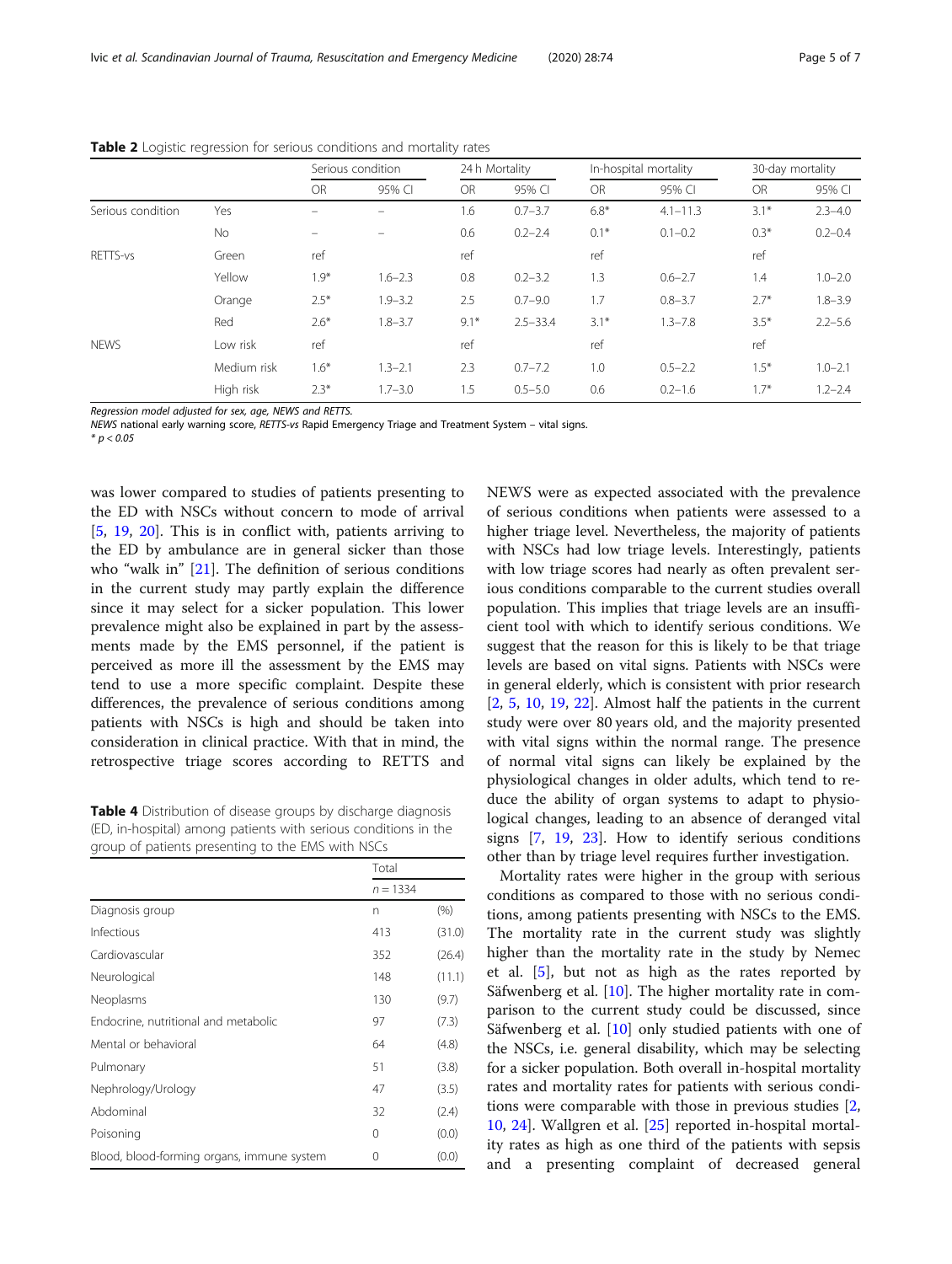|                        |                   |     | 24 h Mortality |              | In-hospital mortality |              | 30-day mortality |             |
|------------------------|-------------------|-----|----------------|--------------|-----------------------|--------------|------------------|-------------|
|                        |                   |     | <b>OR</b>      | 95% CI       | OR                    | 95% CI       | OR               | 95% CI      |
| <b>RETTS Green</b>     | Serious condition | Yes | $9.1*$         | $1.0 - 78.3$ | $15.6*$               | $6.0 - 40.6$ | $5.0*$           | $3.2 - 7.9$ |
|                        |                   | No  | $0.1*$         | $0.0 - 1.0$  | $0.1*$                | $0.0 - 0.2$  | 0.2              | $0.1 - 0.3$ |
| NEWS Low clinical risk | Serious condition | Yes | 3.0            | $0.9 - 10.0$ | $10.5*$               | $5.2 - 21.0$ | $3.7*$           | $2.7 - 7.9$ |
|                        |                   | No  | 0.3            | $0.1 - 1.1$  | $0.1*$                | $0.0 - 0.2$  | $0.3*$           | $0.1 - 0.3$ |

#### <span id="page-5-0"></span>Table 3 Logistic regression for serious conditions and mortality rates

Regression model adjusted for sex, age, NEWS and RETTS.

NEWS national early warning score, RETTS-vs Rapid Emergency Triage and Treatment System – vital signs.

 $*$  p < 0.05

condition (an NSC), while non-septic patients with decreased general condition had one tenth of that mortality. That one in every five patients in the current study presenting with NSCs and having a serious condition died within 30 days underscores the need to change our management of this patient population. In conclusion, and based on the current results, triage systems based on vital signs appear to be insufficient both in identifying serious conditions and in predicting mortality among patients with non-specific chief complaints.

The most common discharge diagnosis was an infectious disease, such as pneumonia or urinary tract infection. The infectious diseases were followed by cardiovascular and neurological diseases. The clinical picture at the index EMS assessment can be non-specific and more sophisticated diagnostic tools may be required to establish the diagnosis.

Idenitfication of patients with serious conditions among those with NSC in the prehospital setting remains a challenge. Point of care tests of biomarkers may aid in the identification of single diagnosis time critical conditions e.g. myocardial infarctions and sepsis in this group, and may be of some use. However, this will likely leave a larger proportion of the patients with NSC remaining as undifferentiated. In this case we believe that two important approaches need to be considered. One is the advancement of experienced clinicians in the field with the skill and knowledge to make clinical decisions based on the complex background of individual patients. The other is on mutual terms to include the patients' own wish for further care, i.e. a patientcentered approach. Also this requires experienced clinicians in field.

#### Methodological considerations and limitations

Since there is no universal definition of serious conditions, the authors chose to modify a previous definition [[5\]](#page-6-0). The Swedish National Board for Health and Welfare's National Patient Register is based on registered ICD-10 codes and not assessed conditions by EMS. Therefore, it was necessary to translate the list of serious conditions into ICD-10 codes. Since conditions may have both acute and chronic components. We chose admission to in-hospital care as a proxy for a condition to be "serious" in some of the listed conditions. Our definition of serious conditions and their translation into ICD-10 codes may be more precisely transferrable in future research.

Another limitation was related to the CAK-net electronic records system used by the EMS, which made it challenging to extract patient data based on the three primary assessment classifications. The ability of EMS personnel to document patients with NSCs using different assessment categories may have led to some patients being excluded from the data. Despite this, the size of the current cohort is relatively large and the results therefore considered to be generalizable.

Triage scores were calculated retrospectively based on the vital signs alone, i.e. not the emergency signs and symptoms typically required for a complete triage score according to RETTS. It is unlikely, however, that this additional information would alter the triage level, since the signs and symptoms in the studied population are non-specific which have inherently low triage scores in RETTS. The risk of under-triage in patients presenting with NSCs is evidenced by the increased risk of inhospital mortality [\[2](#page-6-0)].

#### Conclusions

The results show that more than one in three of the patients presenting to the EMS with NSC have a serious condition. The presence of serious conditions is associated with both a tenfold increase in-hospital mortality and a five times higher 30-day mortality compared to patients without serious conditions. Low triage scores are common in patients presenting to EMS with NSCs despite underlying serious conditions and high mortality. Hence, vital-sign-based triage systems appear to be insufficient when attempting to identify patients at high risk of having a serious condition and of dying among those presenting to EMS with non-specific chief complaints.